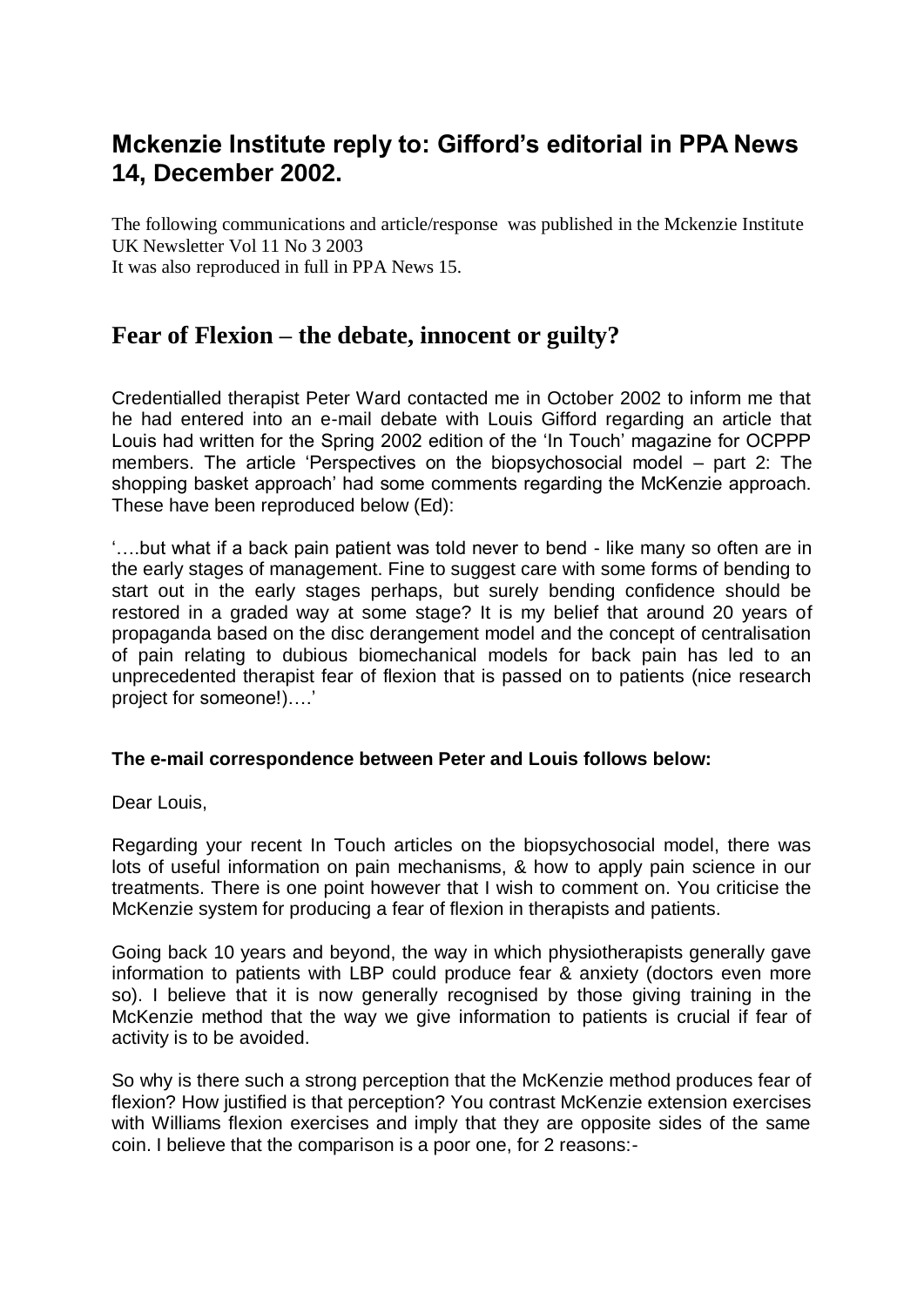(i) The Williams principle, as I understand it, comprises flexion alone. The McKenzie approach is to move the patient in the direction indicated by assessment. For those patients who show a directional preference (not all do, obviously), around 65-70% require extension initially. The rest need moving into flexion or other directions. (ii)Under the McKenzie system, all patients who present with acute LBP are given a programme of flexion exercises as part of their overall management, including those who begin with extension exercises.

In his 1981 book, McKenzie states that problems frequently arise from our failure to restore full function following acute LBP, and we must explain to the patient that he may resume all the activities he used to and enjoys doing, including activities involving bending and lifting. A full programme of flexion exercises is a vital part of the process of restoring full function and confidence in bending following acute LBP, yet they are frequently omitted by therapists claiming to have given McKenzie treatments.

Problems certainly arise when the McKenzie or any other treatment principle is applied incompetently or inappropriately, but that is hardly surprising. However, if patients are treated competently using McKenzie principles, particularly combined with an understanding of psychosocial issues, there is no reason that they should develop a fear of flexion.

So, when other physios ask my advice on improving their skills in treating back pain, I shall continue to give the following advice:-

- 1) Do the Mckenzie courses for a simple patient-empowering system for dealing with mechanical pain.
- 2) Do Louis Gifford's courses for an understanding of pain physiology, of the context of nociceptive pain and pain mechanisms generally, and of the importance of psychosocial influences on pain and our treatments &
- 3) Join the PPA.

Peter Ward, Superintendent Physiotherapist, Tameside General Hospital.

Dear Peter,

Thanks for your comments! I might bring the topic up in the next PPA news editorial as it is an area that interests me. We could then start a debate going - what do you think? Perhaps I could write my editorial - pass it to you for your comments and print your comments. In the mean time, could you tell me how the Mckenzie Institute currently explains the centralisation phenomenon and/or what it means - in relation to treatment as well as any pathology.

Louis.

Dear Louis,

Thanks for your reply. My interest in pain physiology and the psychology of pain and disability have grown since doing The Dynamic Nervous System in 1996. However, my experience of using the Mckenzie system has remained positive. I also think it would be interesting to debate these ideas. My view on the centralisation phenomenon is - The exact mechanism is uncertain. However there is some